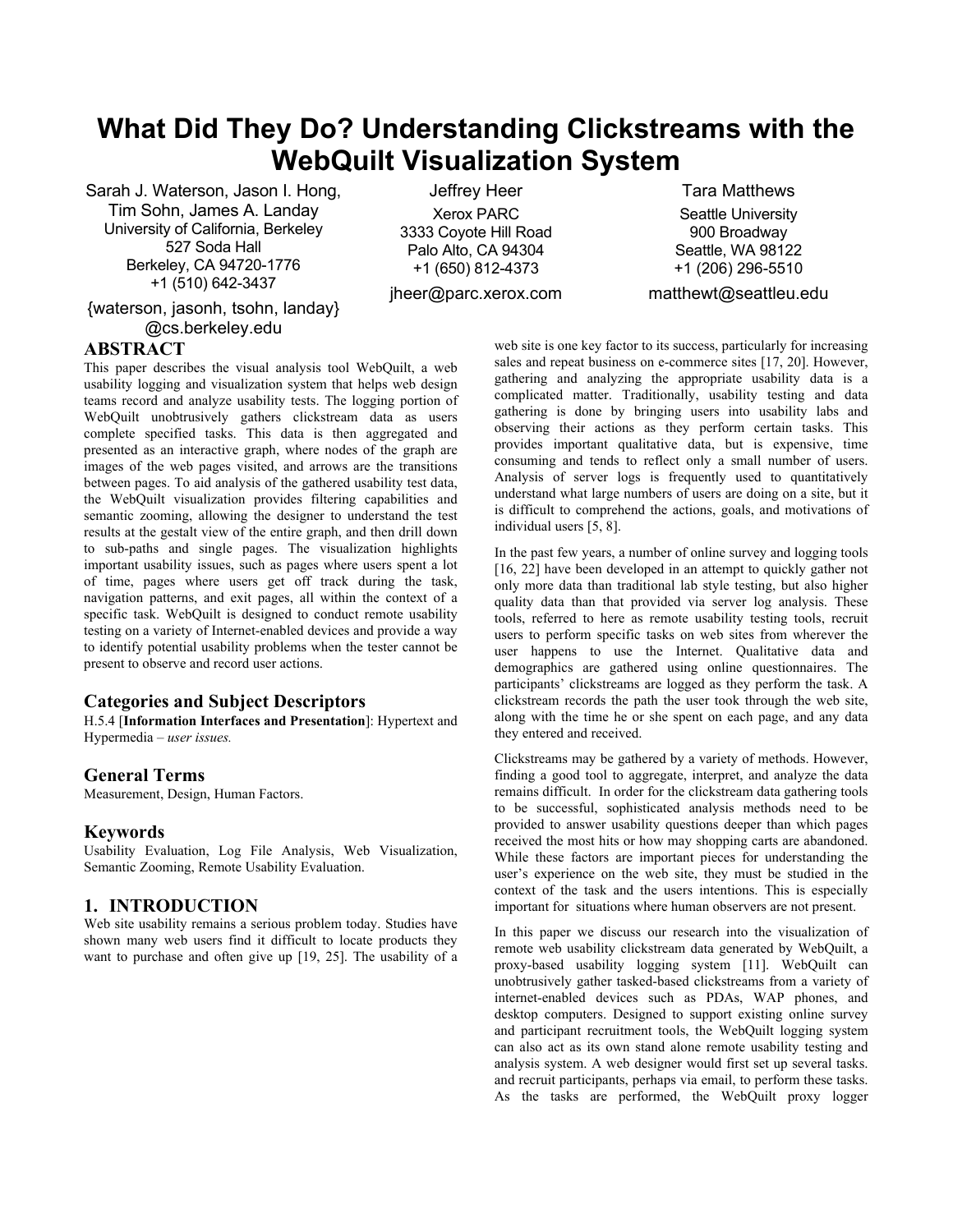automatically collects the data. Demographic, pre- and post-task questionnaires, as well as instructions or task descriptions can be incorporated into the test design as well. The rest of this paper will discuss related work, the WebQuilt visual analysis tool, its implementation, and future research directions.

# **2. RELATED WORK**

A variety of web and Internet related visualization systems have been developed, including ones for displaying an individual user's history in a web browser [24], web site mapping [13], web connectivity [2], information scent [3], and web traffic log data [10, 15]. For a good review of current systems visualizing online activity, see Eick 2001 [7]. Guzdial and colleagues review and introduce several usability log visualizations of desktop-based, non-web systems in [9]. The WebQuilt system differs from these visualization systems in that it is intended specifically for designers to understand task-based usability problems on the web.

A few commercial and research systems for web usability logging and visualization have been developed that share goals similar to WebQuilt. The National Institute of Standards and Technology has developed VISVIP [4], which shows a 3-D representation of individual clickstream paths overlaid on a 2-D graph of the entire web site. While compatible with many operating systems and browsers, the WebVIP logging system requires access to the entire web site topology, as opposed to just the relevant pages. WebQuilt logs only the pages actually visited by test participants and is not restricted to a set of pre-defined pages. Additionally, WebQuilt displays both aggregate and individual paths. Visual Insight's eBizinsights [21] is a sophisticated server log visualization tool for generating custom reports and interactive charts. Designed mostly for management and marketing reports rather than designers, the eBizinsights software is restricted to server-side data gathering, and their Visual Path Analysis visualization only shows traffic flow in and out of a single page at a time.

Vividence ClickStreams [22] displays individual and aggregate user paths through a web site as a hyperbolic tree, using path color and weight to indicate task success and traffic. Blue Martini's ClickViz [1] presents a graph of icons representing web pages and the flow of traffic, with additional controls to modify the display via filtering and sorting. NetRaker Clickstream [16] similarly shows traffic flow between representations of the web pages and uses lenses to distinguish similarities and differences between pages. While these visualization systems all analyze web usability logs, they all vary in the types of data they can gather and present, as well as in the levels of control and interaction with the data. The WebQuilt visual analysis tool expands on the successes of these systems, incorporating some visual elements and interactions similar to ClickStreams and ClickViz, such as path traces representing traffic flow and filtering. WebQuilt introduces semantic zooming for more powerful interaction methods to analyze and interact with the display.

## **3. CLICKSTREAM VISUALIZATION**

The WebQuilt visualization aggregates the data from multiple test participants into an interactive graph, an example of which is shown in Figure 1. Visited web pages are nodes, represented by color blocks in this overview screenshot. The nodes appearing in green are the entry nodes, cyan nodes are web pages where

participants exited the task, and the dark gray nodes are neither entry nor exit points. Typically there is only one entry node in a graph, as usability tests start all participants at the same point. Arrows are used to indicate traversed links and when participants hit the back button. Thicker arrows indicate more heavily traversed paths. Arrow color is used to indicate the average amount of time spent before traversing a link, with colors closer to yellow meaning short amounts of time and colors closer to red for longer amounts of time. As an option, a designer designated "optimal" path can be indicated and rendered as a thick blue highlighting along the path (e.g. the top path in Figure 1).

The checkboxes along the bottom indicate which paths are currently displayed, and provides a filtering mechanism for adding or removing individual user traces. On the left-hand side of the interface is a slider used for zooming in and out of the graph to show the web pages and paths at varying levels of detail. Figure 2 shows a zoomed in view of the left-hand side of the graph in Figure 1, including the green start page (the node furthest to the left in the figure). This level of detail, the storyboard level, shows the interaction between a handful of pages. Instead of color blocks, the nodes are now thumbnails of the actual web pages participants viewed, and the details of the path transitions are more distinguishable. Zooming in further to the start page shown in Figure 3, the entire page layout is clearly visible, as is the URL for the page. Additionally, the arrows out of the page are now connected to the links that users actually clicked. Both arrows in and out of the page become translucent at this level, so as not to cover design details in the page below. For any selected links that required scrolling to reach, the resulting out-bound arrows originate from a location on the edge of the image.

Along the top of the page view are two icons. The left pointing arrow icon represents a browser back action. If any user clicked the back button during the task while on the page, a red dot is placed on this arrow button to indicate that action, as shown in the example in Figure 3. The other icon, a computer with a question mark, will have a red dot if the user clicked on a link with a location currently undeterminable by the WebQuilt logging system. For example the locations of form submission buttons and fields are not yet recorded in the system.

Navigation of the graph is currently done by selecting nodes, zooming in and out, and performing navigational gestures on the visualization itself to shift different portions of the graph into the screen display. Gestures, a common interaction technique for penbased interfaces, allow the user to draw a stroke, such as line from left to right, across the visualization. This left-to-right gesture is interpreted by the system as an action to navigate to the right in the graph. Gestures need not be performed with a pen input device. Holding down the right mouse button and drawing strokes performs the same action. Gestures can also be used for selection of graph elements.

## **4. VISUAL ANALYSIS**

The screenshots in Figures 1, 2, and 3 show an example visualization of ten internet-enabled PDA clickstream traces, where users were asked to use the Edmunds.com PDA web site (http://pda.edmunds.com) to find two pieces of information on the latest Nissan Sentra model. The pages along the blue highlighted path at the top represent the designer-defined path. By looking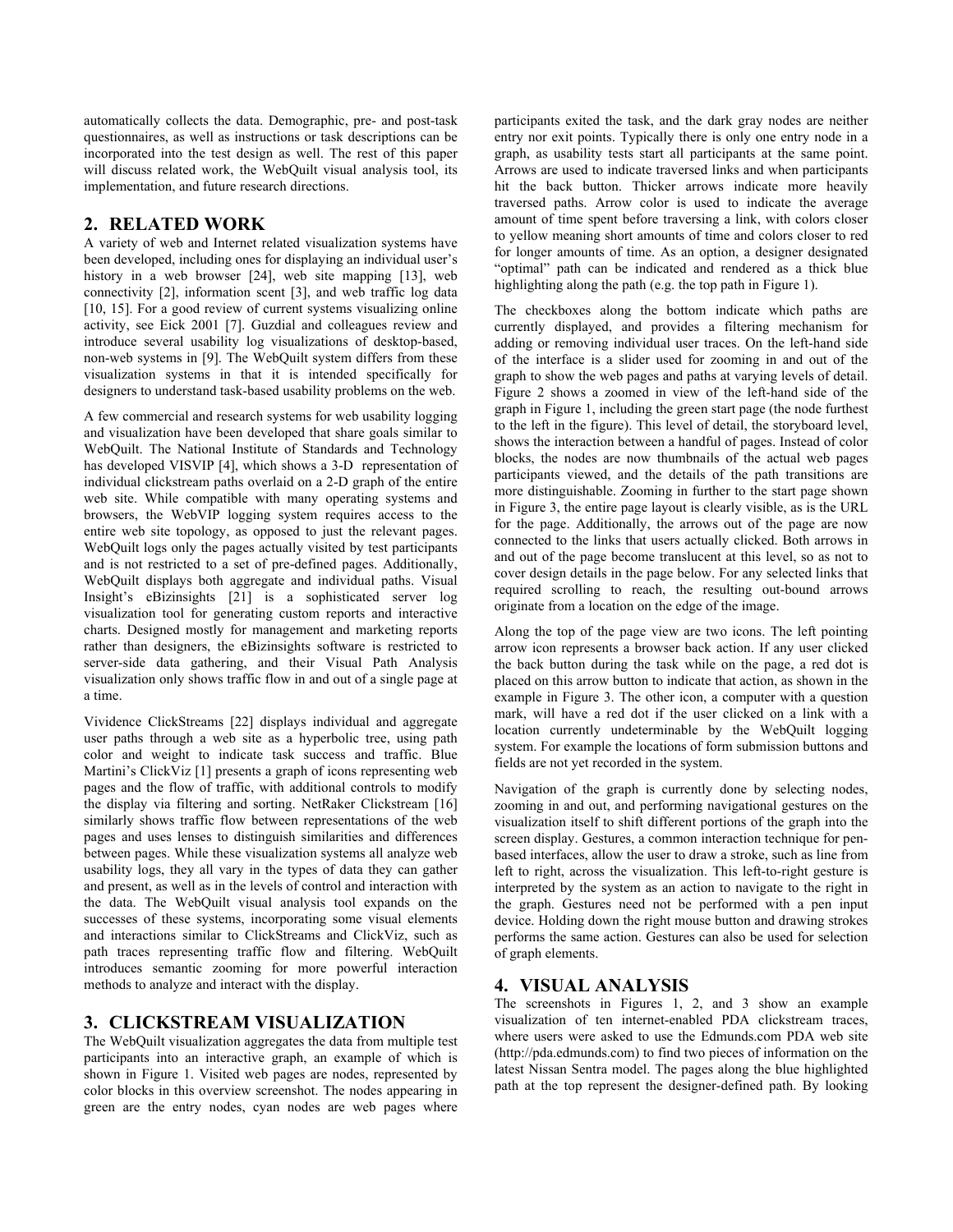

**Figure 1: The WebQuilt Visualization. Nodes are visited web pages, and arrows are the traffic between the pages. Entry pages are colored green, and exit pages cyan. Thicker arrows represent heavier traffic. Arrow color is used to indicate time spent on a page before transitioning, where the closer the arrow to red, the longer spent in transition. The designer's path is highlighted in blue. The zoom slider interface along the left hand side is used to change the zoom level. The checkboxes along the bottom indicate which participant paths are currently displayed, and can be used to add and remove paths from the display.** 





**Figure 2: A zoomed in view of the start node in the graph shown in Figure 1. Web pages are now thumbnails and path transitions are more distinguishable.** 

**Figure 3: The start node of Figure 1 zoomed to the page view. Page design is visible, arrows originate from clicked links, and the URL is along the top. Icons on the top are also used to indicate browser back button actions and navigational actions the system cannot associate with locations.**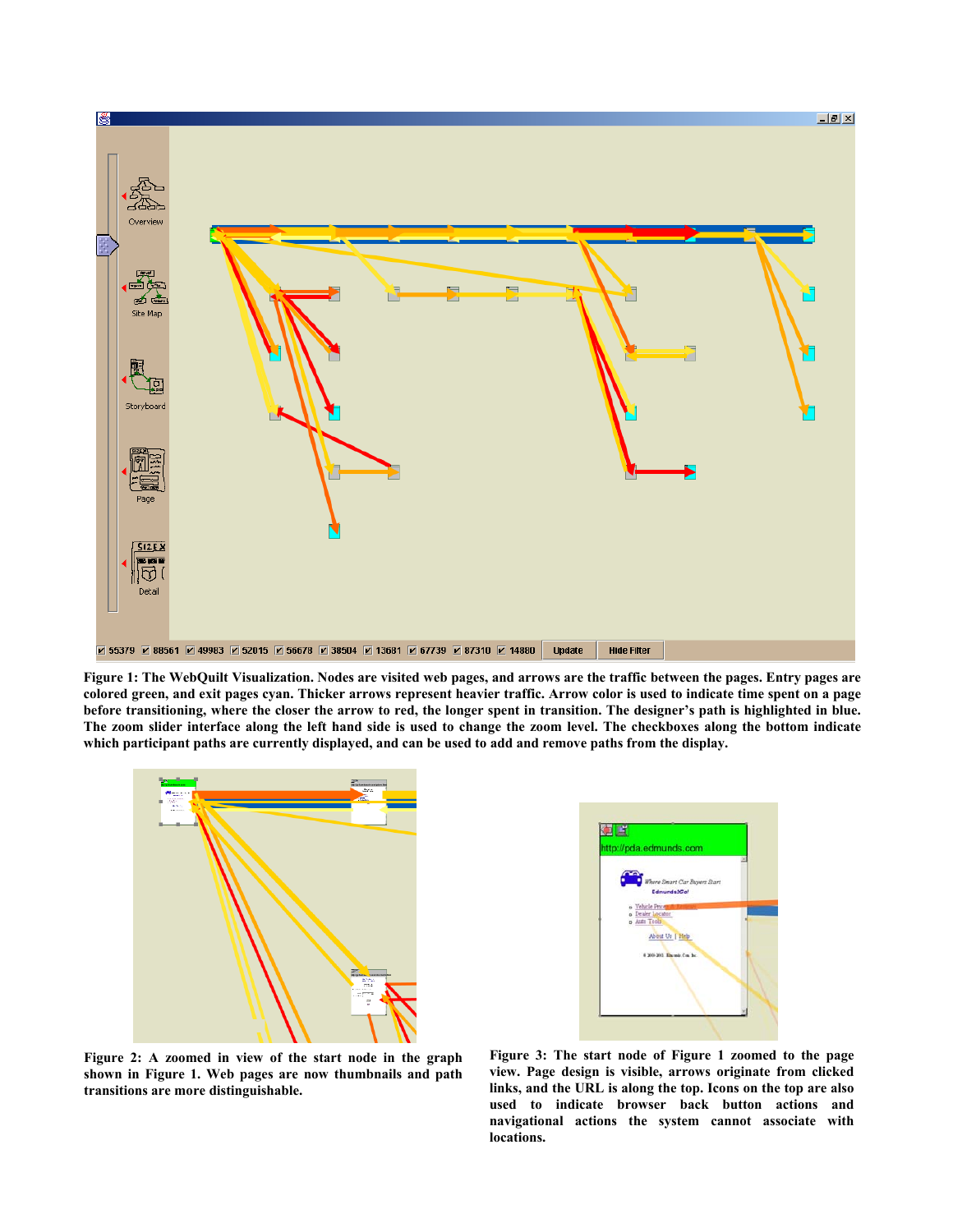at the thickness of the lines, one can see that many people took the optimal path, but a number of people took longer or different paths.

The semantic zooming and filtering in the WebQuilt visualization are key features for analysis, providing various levels of detail and supporting both the overview of the test and the ability to drill down for specifics. Zooming closer to the paths on the left side of the visualization, highlighted in Figure 4(A), we can see that some users chose to find one piece of information, and then backtrack to the beginning to find the other piece. Designers can use behavior information such as this to recognize places where better navigation may shorten this path, for example by providing more obvious links to remove unnecessary transitions. Two of the ten users following the path highlighted in Figure 4(B) found the correct information, but for the wrong model. This could be interpreted as user error in understanding the task, or a lack



**Figure 4: (A) Some users, highlighted in this section of the graph, chose to find the dealer information before the safety information. (B) Most users investigated the most recent Sentra model, the 2002, as the task asked. The two users highlighted here, however, investigated the 2001 model. (C) Users spent a long time looking at this text filled page (superimposed) before selecting the next link.** 

of enough visual cues for the user to realize they are not on the correct path. Having more users perform the task or re-wording the instructions may clarify if this is a problem with the site or the test design. Only one of the ten participants exited the task on a page not related to the task.

In this example there are also several red arrows, which indicate that people took a long time – over a minute – before going to the next page. In the overview of the entire task, a viewer can see two thick red arrows along the top. Zooming into these pages, for



**Figure 5: Six users were given the task of finding a piece of information on the Casa de Fruita company web site. The thicker orange arrows at the top show that most of the users found this information in two clicks. One user, however, quickly "ping-ponged" between sitemap and many other pages before finding the information.**

example the one highlighted in Figure 4(C), we can see that these pages are text-heavy, with long descriptions and lists. It took most of the users considerable time to read through the text and decide where to go next. Because these two pages are in the designers path for this task, and are necessary pages to view in order to successfully complete the task, the designer may want to reconsider how the information is organized on these pages, so as to make prominent the important data or links.

Providing the context of the task and a framework to examine more details when needed, this visualization offers a number of simple, but useful analyses of the user experience and behavior. Figure 5 shows the results of a simple information finding task of six users. Most users found the information in two clicks – the top paths in orange. One user, however, "ping-ponged," quickly examining every available link on one page before finding the appropriate information. The WebQuilt visualization allows interesting user behaviors and actions to be identified and analyzed directly with the design of the web pages, so that designers and usability experts can interpret their data within the context of the relevant pages and tasks.

# **5. SYSTEM IMPLEMENTATION**

In the previous section, we demonstrated how potential usability problems and issues can be found using the WebQuilt visualization. In this section we examine the creation of this visualization, from data gathering, to aggregating and inferring user actions, to displaying the interactive graph.

## **5.1 Gathering Data**

At the heart of any data analysis system is the data itself. Gathering quality remote usability data is difficult, as the data is highly dependent upon the logging method used. For a discussion of the advantages and disadvantages of various remote usability clickstream logging techniques, see Hong, et al., 2001 [11]. The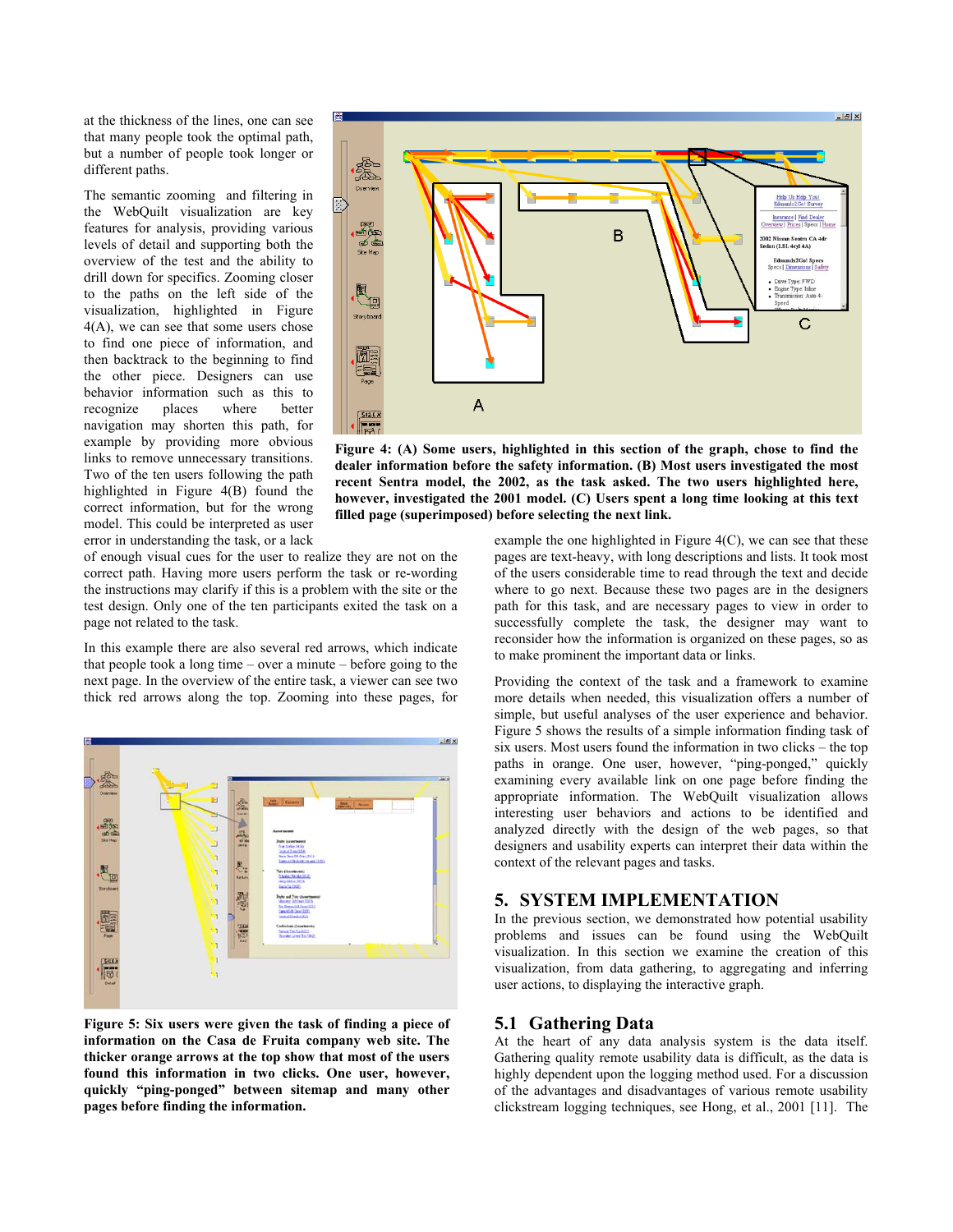WebQuilt logger is a proxy-based logger. As an intermediary to the client and server, it has the advantage of being able to gather information unobtrusively, without requiring the client or server to have any special software configurations. It can be used to test nearly any web site and is compatible with a range of operating systems, browsers, and devices.

The logging process works as follows. The WebQuilt proxy intercepts each user page requests and relays the request to the content server. When the requested content returns to the proxy, it is modified, redirecting the links to point back through the proxy. A copy of the content is then cached on the proxy machine, and the action is logged in a file format similar to that of server logs, but specialized to include information necessary to recreate the experience for usability analysis. This includes keeping track of the links clicked on each page according to the Document Object Model (DOM), adding transaction ordering identification to pages to recreate the clickstream, and tracking the use of frames. For more information on the implementation of the WebQuilt proxy logger see the descriptions in Hong, et al., 2001 [11]. Additional proxy functionality includes rendering a JPEG image of the web content being sent to the participant, and saving the link locations for reference. Figure 6 shows this process.

#### **5.2 Inferring Actions, Aggregation, Layout**

After all of the log files for a task are collected, they are processed to infer where users clicked the back button of the browser. Each log file is transformed into a path of actions, including these inferred actions. It should be noted that, given our logging approach, the system can only be certain that the back button was pressed, but it cannot be certain of combinations of forward and back buttons. The WebQuilt architecture is designed such that developers can create and plug in new models for inferring actions. The processed files are then aggregated into the graph structure, recording the information for each viewing of a web page in a node. This combination of storing information as path traces and as aggregated in nodes allows for the analysis of individual users sessions as well as the overall traffic flow.

The current graph layout algorithm is an edge-weighted, depthfirst traversal of the graph, displaying the most trafficked path JacoZoom [14] package to create Java callable wrappers around an ActiveX component containing a Microsoft Internet Explorer browser window. Additionally, using Microsoft's specified DOM components, we are able to record the  $(x, y)$  locations of all the links in the web page. These link locations are referenced by the visualization, matching the logged DOM link IDs to the locations on the JPEG, effectively showing which links users selected.

## **5.4 System Limitations**

There are several limitations with the WebQuilt visualization. We cannot infer the resolution of the end user's browser, so our rerendering is not an entirely accurate recreation of the users' views. The same web page can also appear differently to users based upon the users browser. Our visualization is biased to the rendering of one of the most popular browsers, Internet Explorer. Assuming the participants' browsers and resolutions vary, we are merely selecting one rendition typical for many desktop systems. For smaller devices, such as PDAs, the size of the browser screen used to re-render the content for the WebQuilt visualization can be modified by the designer in order to simulate a variety resolutions.

The WebQuilt visualization system is most limited by the logging technique. For example, the current proxy implementation cannot process all links embedded in JavaScript code. More detailed user interactions, like scrolling and mouse movement, are not captured with this proxy. While this data can be gathered by instrumenting the proxied HTML with data gathering JavaScript, as in Edmonds 2001 [6] or WebRemUSINE [18], it was a conscious design decision to avoid adding any extra information to the proxied content that may limit either the browsers or devices the WebQuilt proxy could log. The current implementation allows designers to explore the world of the Internet beyond the desktop, with PDAs and WAP phones, and still capture and display valuable usability data. However, as the devices vary greatly in the their Internet technology, customizing the proxy for a specific device may allow for logging richer interactions.

## **6. FUTURE WORK**

The WebQuilt visualization system shows promise for helping web site designers and usability experts understand remotely

along the top, and recursively places the less followed paths below it. This algorithm uses grid positioning to help organize and align the distance between the nodes, as well as to avoid overlapping nodes. The graph layout system has been designed to be extremely flexible, and as better algorithms are explored, they can be easily plugged into the system.

## **5.3 Display**

Most of the system has been built on SATIN [12], a Java toolkit for penbased interfaces. While the WebQuilt visualization is not intended for pen interfaces alone, SATIN provides excellent support for gesture interaction and semantic zooming. To render and save an image of each viewed web page, we use InfoZoom's



**Figure 6: Proxy architecture overview and sequence of operations. 1. The client request is processed. 2. The requested page is retrieved. 3. All of the links are redirected to the proxy, and the web page is returned to the client. 4. The web page is cached. 5. The entire transaction is logged. 6. The JPEG image of the page is created, and the DOM link information saved.**